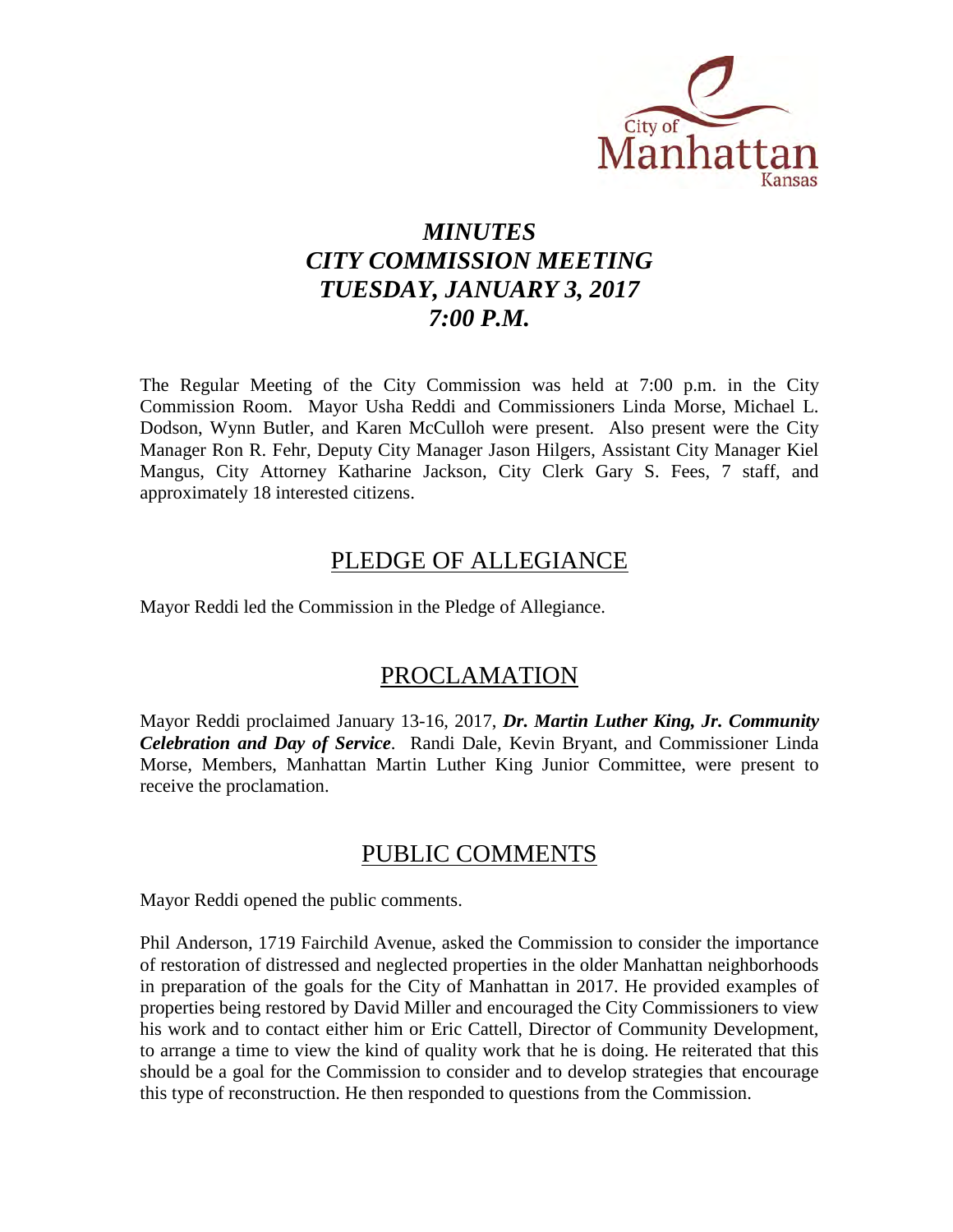# PUBLIC COMMENTS *(CONTINUED)*

Mayor Reddi informed the community that the annual City Commission Retreat and Goal Setting Session is January 12, 2017. She encouraged citizens to provide their suggestions and feedback to the City Commissioners.

Hearing no other comments, Mayor Reddi closed the public comments.

# COMMISSIONER COMMENTS

Commissioner McCulloh wished everyone a Happy New Year.

Mayor Reddi provided an update on Phase 2 of the Manhattan Regional Airport Terminal project and announced that there would be a ribbon cutting and open house at the Airport Terminal on January 26, 2017. She provided a review of the recent New Year's Eve activities held at the Flint Hills Discovery Center, the Peace Memorial Auditorium, the Manhattan Arts Center, and the ball drop festivities in Aggieville. She reiterated that the City Commission Retreat and Goal Setting Session would be held on Thursday, January 12, 2017, and the 2017 Legislative Luncheon would be held on Wednesday, January 4, 2017, in the City Commission Room, at City Hall.

## CONSENT AGENDA

(\* denotes those items discussed)

### **MINUTES**

The Commission approved the minutes of the Regular City Commission Meeting held Tuesday, December 20, 2016.

### **CLAIMS REGISTER NO. 2837**

The Commission approved Claims Register No. 2837 authorizing and approving the payment of claims from December 14, 2016, to December 27, 2016, in the amount of \$2,136,376.49.

### **LICENSES**

The Commission approved a Tree Maintenance License for calendar year 2017 for Wildcat Tree Service, 3761 Cumberland Rd; and an annual Cereal Malt Beverages Off-Premises License for Wildcat Creek Fun & Fitness, 800 Anneberg Circle.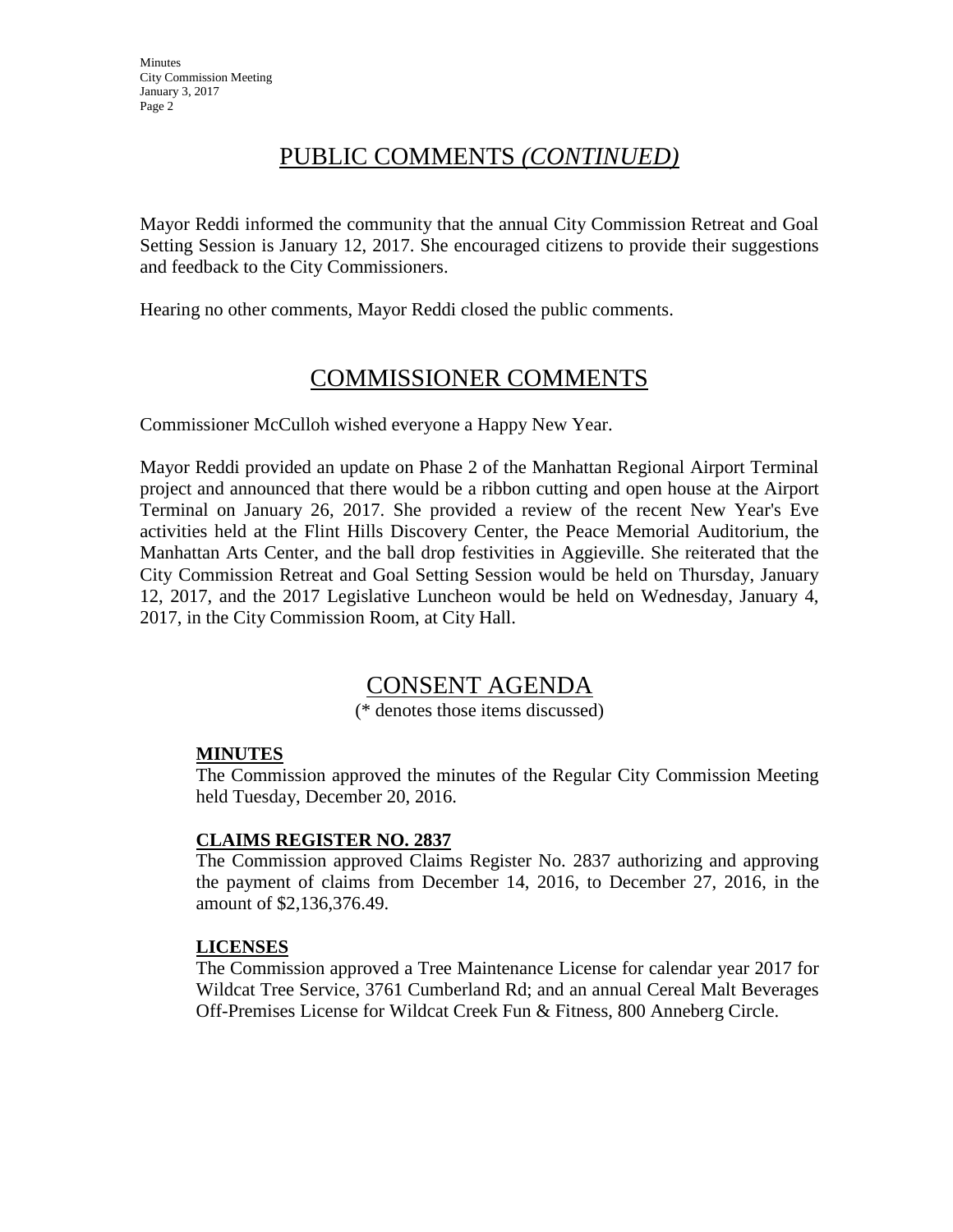## CONSENT AGENDA *(CONTINUED)*

### **FINAL PLAT – MUIRFIELD ADDITION, UNIT TWO**

The Commission accepted the easements and rights-of-way, as shown on the Final Plat of Muirfield Addition, Unit Two, located 1,300 feet northeast of the intersection of Grand Mere Parkway and Colbert Hills Drive, based on conformance with the Manhattan Urban Area Subdivision Regulations.

### **\* FINAL PLAT – MATC ADDITION**

Commissioner Butler voiced concerns from several homeowners that live close to this area who have expressed that they are not happy about this project. He asked about zoning considerations for the Manhattan Area Technical College.

Eric Cattell, Director of Community Development, responded to questions from the Commission regarding zoning of the Manhattan Area Technical College (MATC) property and the recent Board of Zoning Appeals meeting. He stated the action before the Commission is to accept the easements and rights-of-way as shown on the Final Plat of the MATC Addition.

The Commission accepted the easements and rights-of-way, as shown on the Final Plat of MATC Addition, generally located at the northwest corner of Seth Child Road and Dickens Avenue, based on conformance with the Manhattan Urban Area Subdivision Regulations.

### **ORDINANCE NO. 7267 – ANNEX – HIGHLANDS AT GRAND MERE**

The Commission approved Ordinance No. 7267 annexing the Highlands at Grand Mere, a 64.19 acre tract of land generally located north of the dead end of Grand Mere Parkway, based on conformance with the Manhattan Urban Area Comprehensive Plan, the Growth Vision, and the Capital Improvements Program.

### **ORDINANCE NO. 7268 – REZONE – HIGHLANDS AT GRAND MERE**

The Commission approved Ordinance No. 7268 rezoning the Highlands at Grand Mere from Riley County Residential Planned Unit Development District, to R-1, Single-Family Residential District, and R-2, Two-Family Residential District, based on the findings in the Staff Report *(See Attachment No. 1)* and the recommendation of the Planning Board.

## **ORDINANCE NO. 7269 – AMEND MANHATTAN URBAN AREA COMPREHENSIVE PLAN – INCORPORATE BIG BLUE AND KANSAS RIVERS FLOODPLAIN MANAGEMENT PLAN**

The Commission approved Ordinance No. 7269 amending the Manhattan Urban Area Comprehensive Plan by adopting and incorporating by reference the Big Blue and Kansas Rivers Floodplain Management Plan, dated November 2016, and incorporating the necessary citation in Chapter 4, as proposed.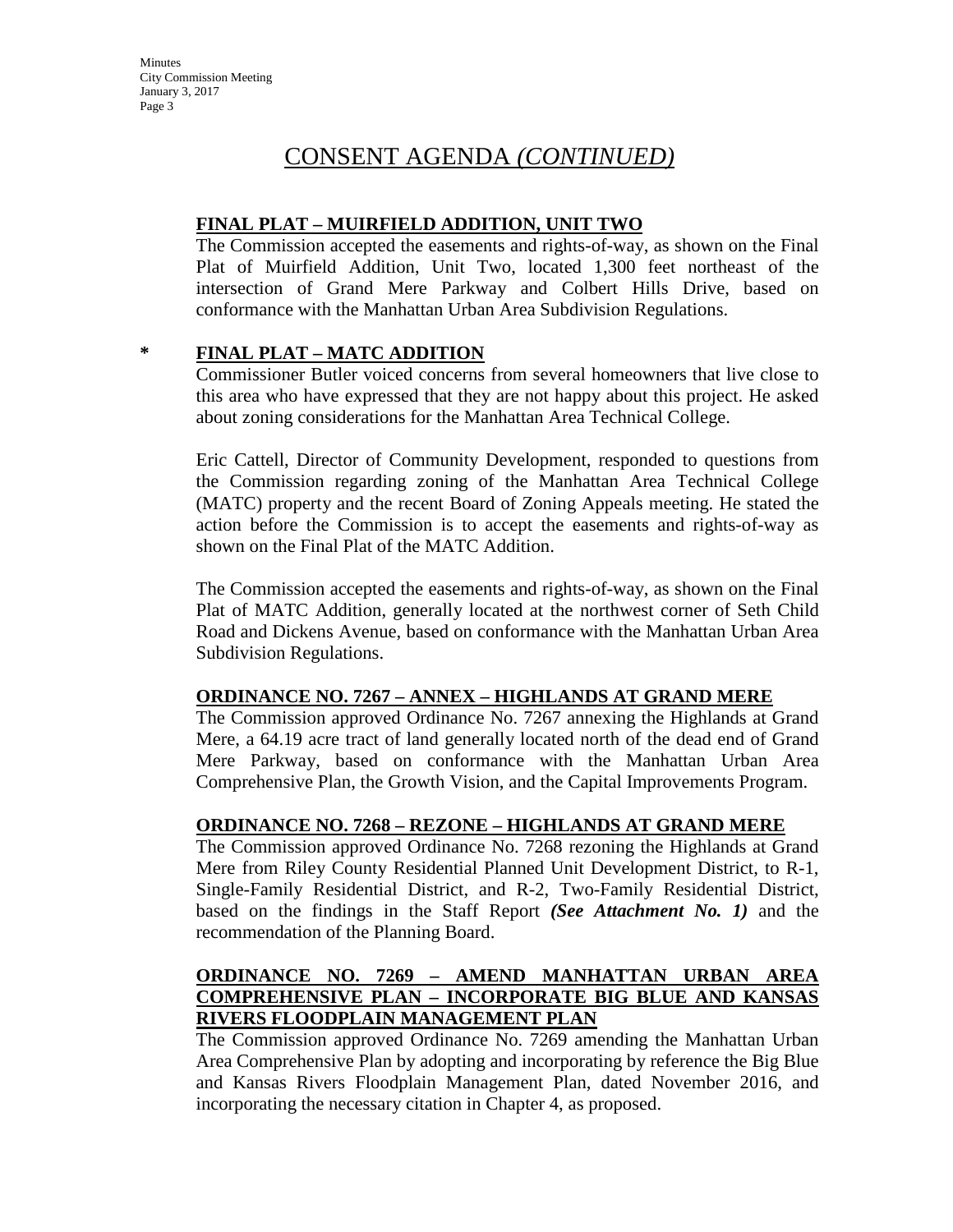# CONSENT AGENDA *(CONTINUED)*

### **ORDINANCE NO. 7270 – AMEND NO PARKING ANYTIME – DICKENS AVENUE**

The Commission approved Ordinance No. 7270 amending Chapter 31 of the Code of Ordinances to include adding "No Parking Anytime" at locations along Dickens Avenue.

### **ORDINANCE NO. 7271 – AMEND NO PARKING ANYTIME EXCEPT SUNDAY – DICKENS AVENUE**

The Commission approved Ordinance No. 7271 amending "No Parking Anytime Except Sunday" at locations along Dickens Avenue.

### **RESOLUTION NO. 010317-A – AMEND PARKS AND RECREATION FEES**

The Commission approved Resolution No. 010317-A setting the adult twilight swim admission fee at \$2.00 per person and the waterpark season pass fee of \$55.00 per person effective February 1, 2017.

## **AGREEMENT – PROFESSIONAL SERVICES – AIRPORT CONSULTANT (2017-2021)**

The Commission authorized the Mayor and City Clerk to execute a Professional Services Contract with Olsson Associates, of Lincoln, Nebraska, for a five-year (2017-2021) Airport Architectural and Engineering Agreement at the Manhattan Regional Airport.

### **PAYMENT – METROPOLITAN PLANNING ORGANIZATION**

The Commission authorized payment of the Metropolitan Planning Organization annual assessment up to a maximum of \$46,995.05, and authorized the first installment in the amount of \$23,497.52 to the Flint Hills Regional Council, as administrator of the Flint Hills Metropolitan Planning Organization.

## **\* PAYMENT – 2017 MEMBERSHIP – LEAGUE OF KANSAS MUNICIPALITIES**

Commissioner Butler voiced concern with the funding source being used for this item. He asked that consideration be given to using the Convention and Visitors Bureau (CVB) Fund and not the General Fund to pay for the League of Kansas Municipalities membership.

Commissioner McCulloh stated that she supported the membership with the League of Kansas Municipalities.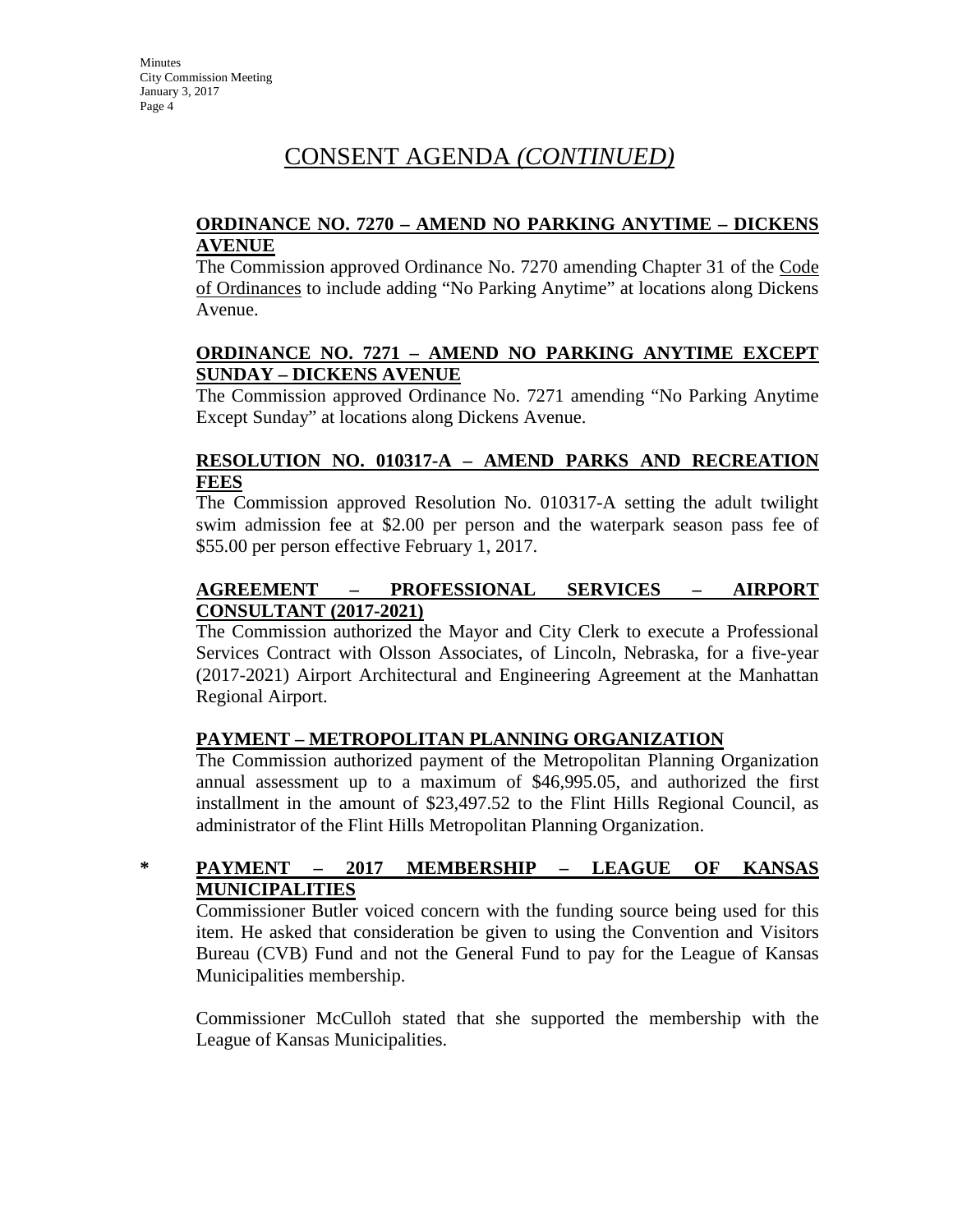# CONSENT AGENDA *(CONTINUED)*

### **\* PAYMENT – 2017 MEMBERSHIP – LEAGUE OF KANSAS MUNICIPALITIES** *(CONTINUED)*

The Commission authorized payment of the 2017 Membership payment in the amount of \$23,353.32 to the League of Kansas Municipalities for the City's annual membership contribution.

**\* PAYMENT – 2017 MEMBERSHIP – FLINT HILLS REGIONAL COUNCIL** Commissioner Butler voiced concern with the funding source being used for this item. He asked that consideration be given to using the Convention and Visitors Bureau (CVB) Fund and not the General Fund to pay for the Flint Hills Regional Council membership.

Commissioner McCulloh stated that she supported the membership with the Flint Hills Regional Council.

The Commission authorized City Administration to finalize the 2017 membership payment in the amount of \$26,140.50 to the Flint Hills Regional Council for the City's annual membership contribution.

### **BOARD APPOINTMENTS**

The Commission approved the following appointments by Mayor Reddi to various boards and committees of the City:

### *Douglass Center Advisory Board*

Appointment of Melodie Pooler, 130 Longview Drive, to a three-year At-Large term. Ms. Pooler's term begins immediately and will expire October 2, 2019.

### *Flint Hills Discovery Center Advisory Board*

Re-appointment of Christine Benne, 4420 Leone Terrace, to a three-year term. Ms. Benne's term will begin February 1, 2017, and will expire January 31, 2020.

Re-appointment of Rose Bacon, 1181 Four Mile Road, to a three-year term. Ms. Bacon's term will begin February 1, 2017, and will expire January 31, 2020.

Appointment of Vicki Patton 5695 N. W.  $50<sup>th</sup>$ , to a three-year term. Ms. Patton's term will begin February 1, 2017, and will expire January 31, 2020.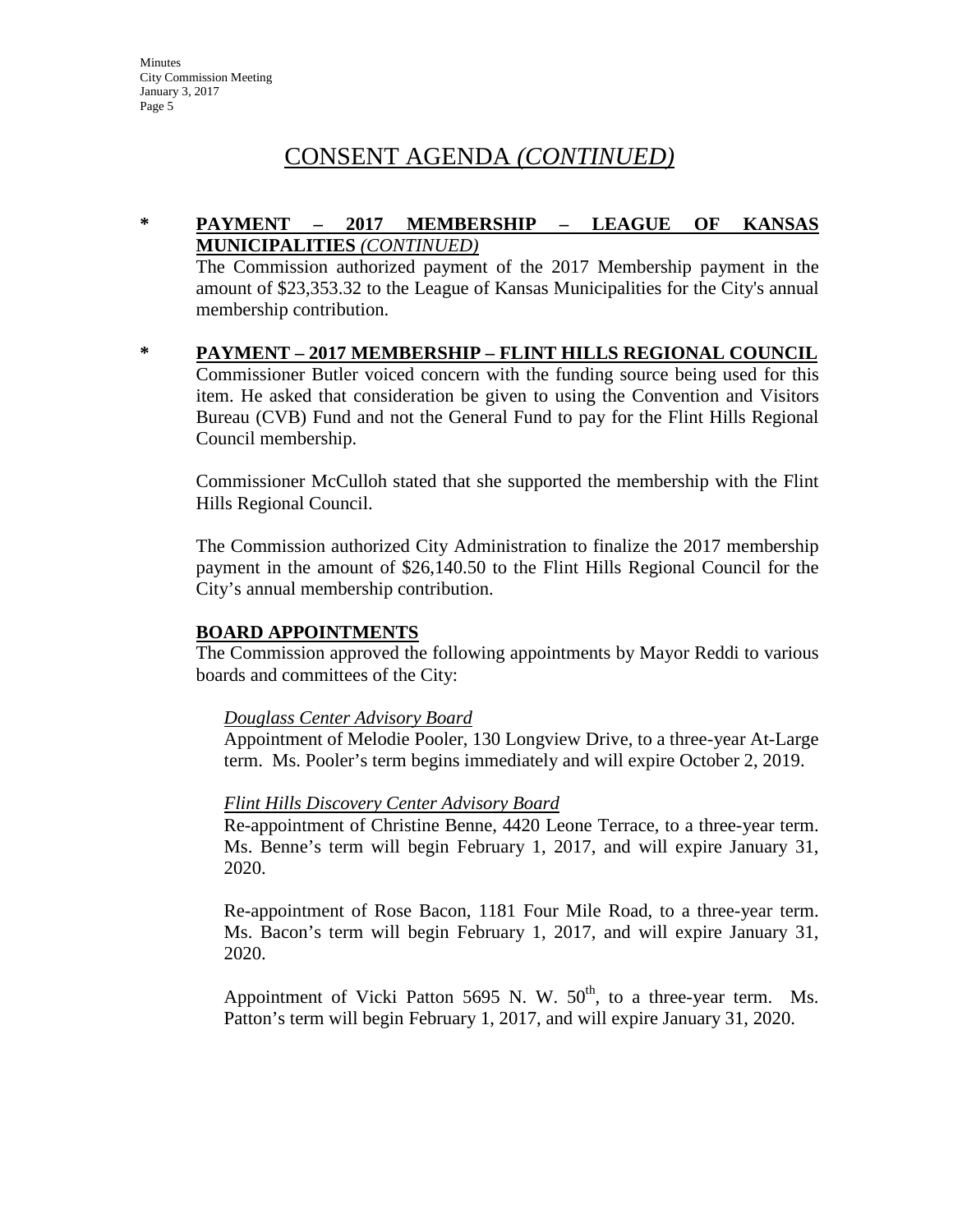## CONSENT AGENDA *(CONTINUED)*

### **BOARD APPOINTMENTS** *(CONTINUED)*

### *Riley County Law Enforcement Board*

Appointment of BeEtta Stoney, 805 Gillespie Drive, to a two-year At-Large term. Ms. Stoney's term begins immediately, and will expire December 31, 2018.

Appointment of Mike Dodson, 4109 Wellington Drive, to a two-year City Commissioner term. Mr. Dodson's term begins immediately and will expire December 31, 2018.

Commissioner Butler requested that re-appointment of Usha Reddi, 1801 Westbank Way, to a two-year At-Large term be moved to the end of the General Agenda.

### *Riley County Park Board*

Recommendation of Mike Roediger, 1419 Beechwood Terrace, to the Riley County Commission to continue serving on the Board as the City's appointment

### *Social Services Advisory Board*

Appointment of Trevor Rife, 1700 N. Manhattan Avenue, to a three-year term. Mr. Rife's term begins immediately and will expire June 30, 2019.

Mayor Reddi opened the public comments.

Hearing no comments, Mayor Reddi closed the public comments.

After discussion and comments from the Commission, Commissioner Morse moved to approve the consent agenda and move Item N, 2) b. (Re-appointment of Usha Reddi, 1801 Westbank Way, to a two-year At-Large term on the Riley County Law Board) to the end of the General Agenda. Commissioner McCulloh seconded the motion. On a roll call vote, motion carried 5-0, with the exception of Item L, PAYMENT – 2017 MEMBERSHIP – LEAGUE OF KANSAS MUNICIPALITIES, and Item M, PAYMENT – 2017 MEMBERSHIP – FLINT HILLS REGIONAL COUNCIL, which carried 4-1, with Commissioner Butler voting against both items.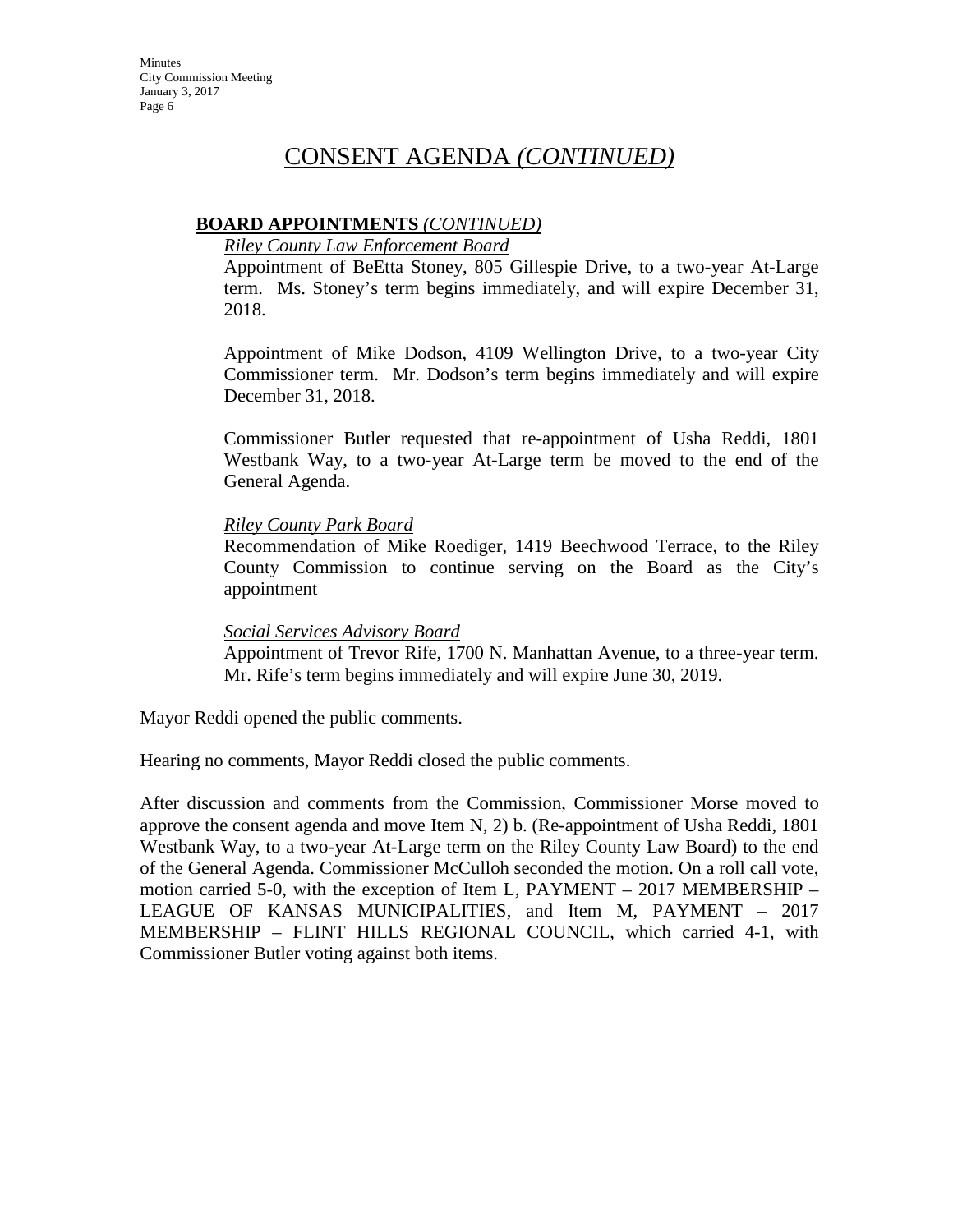# GENERAL AGENDA

### **CONCUR/AWARD - K-18/K-113 DIVERGING DIAMOND INTERSECTION IMPROVEMENTS (ST1214); RESOLUTION NO. 010317-B – ISSUE - GENERAL OBLIGATION BONDS**

Brian Johnson, City Engineer, introduced the item and provided background information. He highlighted the authority to award the project, the scope of the project, the expected costs, and the renegotiated agreement with the Kansas Department of Transportation (KDOT). He then responded to questions from the Commission regarding the project costs for the City and for KDOT. He stated the City would be responsible for anything above \$3 million.

Jim Jussel, Benesch Engineering, presented information on the K-18/K-113 Interchange and the Diverging Diamond Interchange (DDI). He also responded to questions from the Commission regarding traffic and construction phasing planned for the project.

Rob Ott, Director of Public Works, responded to questions from the Commission regarding the history of the intersection, past experience working with KDOT on projects, and discussed the project budget.

Brian Johnson, City Engineer, presented the financial analysis of the project and informed the Commission that KDOT is the project manager and project engineer. He stated the project is scheduled to be substantially complete by November 2017 and final completion in April 2018. He then responded to questions from the Commission regarding the diverging diamond interchange in Junction City and the importance for proper signage.

Ron Fehr, City Manager, provided additional information on the proposed diverging diamond interchange.

After comments and questions from the Commission, Brian Johnson, City Engineer, provided additional information on the proposed project and highlighted the sidewalk to be constructed. He also provided clarification on the project financing and reiterated that this is a KDOT project.

Rob Ott, Director of Public Works, responded to questions from the Commission and identified maintenance responsibilities that KDOT would be accountable for. He stated the City would be responsible for the maintenance and removal of snow from the sidewalks.

Ron Fehr, City Manager, and Brian Johnson, City Engineer, provided additional information regarding construction traffic control and using advanced signage/message boards for drivers.

Mayor Reddi opened the public comments.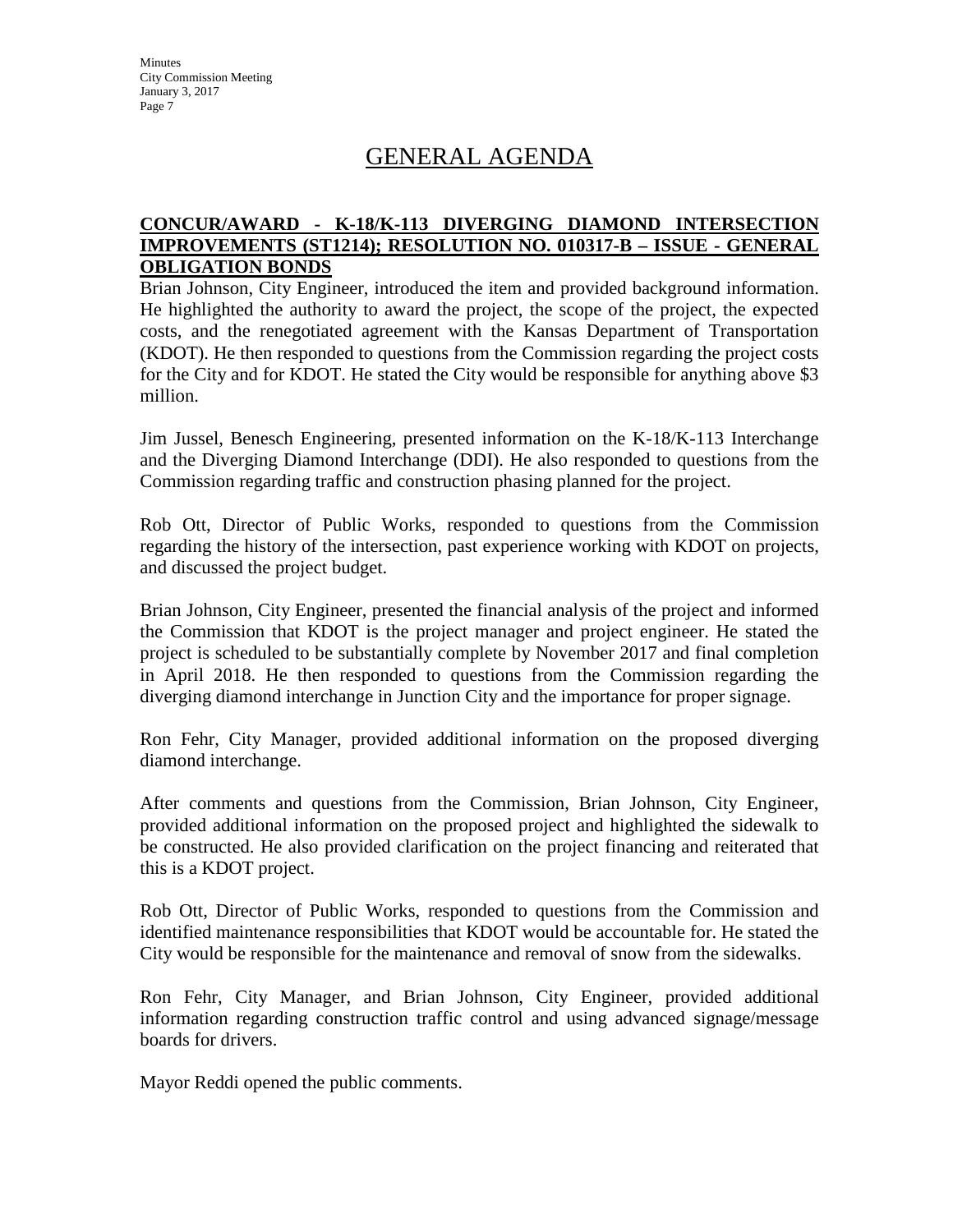# GENERAL AGENDA *(CONTINUED)*

### **CONCUR/AWARD - K-18/K-113 DIVERGING DIAMOND INTERSECTION IMPROVEMENTS (ST1214); RESOLUTION NO. 010317-B – ISSUE - GENERAL OBLIGATION BONDS** *(CONTINUED)*

Hearing no comments, Mayor Reddi closed the public comments.

After further discussion and additional comments from the Commission, Commissioner Dodson moved to authorize the Mayor and City Clerk to execute the Authority to Award Contract and Commitment for the K-18/K-113 Intersection (ST1214); authorize the matching payment in the amount of \$814,000.00; and approve Resolution No. 010317-B authorizing the construction of the project and issuing General Obligation Bonds to pay for the project. Commissioner McCulloh seconded the motion. On a roll call vote, motion carried 5-0.

## *ITEM REMOVED FROM CONSENT AGENDA*

### **BOARD APPOINTMENT**

This item was removed from the Consent Agenda at the request of Commissioner Butler.

Commissioner Butler expressed concerns with Commissioners serving on the Riley County Law Board in At-Large positions instead of citizens. He highlighted a local resolution passed in 2006 and discussed the intent of the State Statute to place citizens in these At-Large positions and not elected officials. He also voiced concern with the imbalance of elected officials and citizens serving on the Law Board and cited the number of qualified applicants received.

Mayor Reddi stated that Citizens At-Large are an important piece of the Riley County Law Board and provided additional information on the appointments she recommended. She said the Riley County Police Department's (RCPD) budget is always a huge concern. She stated that experience matters and as Commissioners, we are held accountable for the budget for RCPD and for the City.

Katie Jackson, City Attorney, responded to questions from the Commission and provided clarification on the item and resolution. She informed the Commission that the Attorney General (AG) has stated that the City Commission or County Commission could appoint their own Commission members to fulfill the Citizen At-Large roles as long as they met the residency requirement. She informed the Commission that the AG opinion is legal guidance on what the statute says and is ultimately up to the City Commission if they want to appoint a Commissioner to fulfill the At-Large roles or not. She then responded to questions if the law could be challenged in a court of law on the basis of interpretation.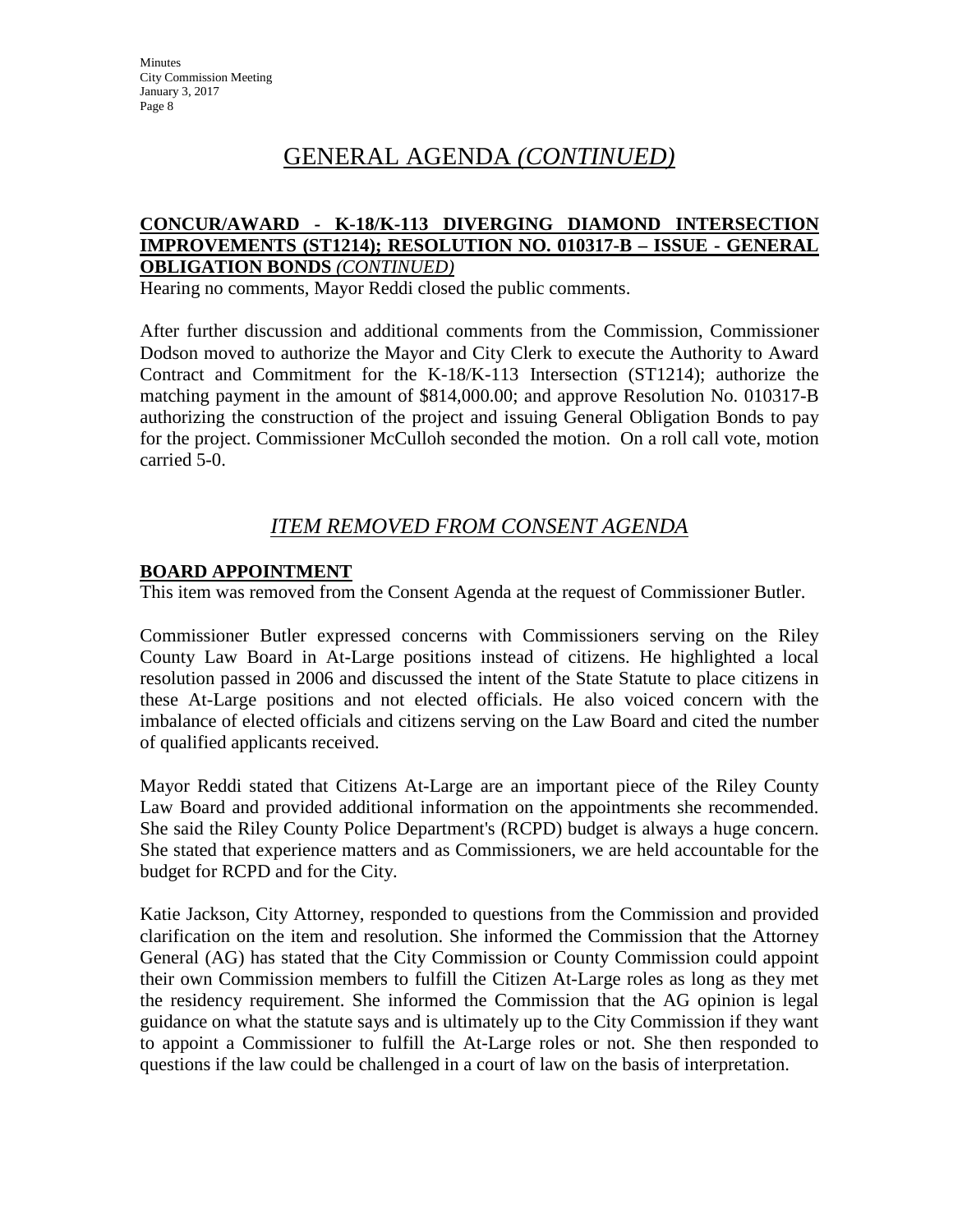#### **ITEM REMOVED FROM CONSENT AGENDA (CONTINUED)**

#### **BOARD APPOINTMENT (CONTINUED)**

Ron Fehr, City Manager, provided additional clarification on the resolution for Commissioners serving in a designated Commissioner slot on the Law Board.

Commissioner Dodson stated that in a traditional police department one would have the Chief of Police reporting to the Mayor or City Manager, who would be managed by the Commission. However, in this situation you need to have elected officials serving in a sufficient capacity in order to do the things that the boss would normally do. He said that as City Commissioners, we are all elected At-Large and represent all citizens. He stated that he did not have a problem with the way we are organized given the configuration of the Riley County Police Department as a part of the City and County structure.

Commissioner Morse stated that she supports the consolidated law enforcement system. She voiced support for citizens serving on the Riley County Law Board and as a Commissioner, have a better understanding of the significant budget implications of the Riley County Police Department and impact on the City budget. She stated that the statute is vague enough and cannot see this as an ethical issue. She said the appointments recommended are the mayor's prerogative as long as they are citizens of the city for the Law Board.

Commissioner Butler stated that the intent of the law is the issue and was convinced the intent was not to have Commissioners fill the At-Large positions. He said he was pleased to have one citizen appointed by the City Commission and hoped that Riley County Commission would also appoint a citizen to the Law Board.

After discussion and additional comments from the Commission, Commissioner Butler moved to approve Item N, 2) b. (Re-appointment of Usha Reddi, 1801 Westbank Way, to a two-year At-Large term. Ms. Reddi's term begins immediately and will expire December 31, 2018). Commissioner McCulloh seconded the motion. On a roll call vote, motion carried 4-1, with Commissioner Butler voting against the item.

#### **ADJOURNMENT**

At 8:25 p.m., the Commission adjourned.

ees, MMC, City Clerk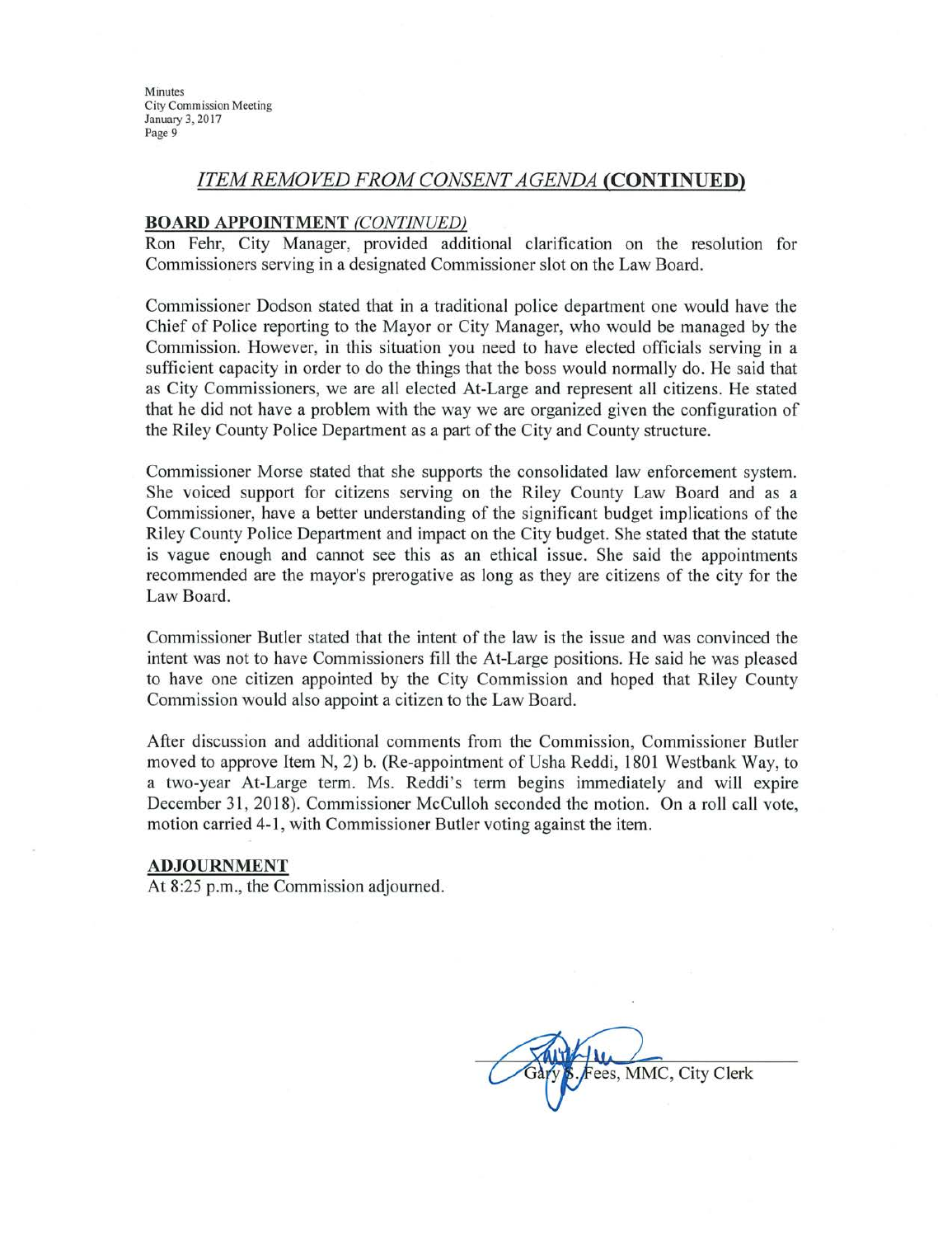### **STAFF REPORT**

### **ON AN APPLICATION TO REZONE PROPERTY**

**APPLICATION:** To rezone the Highlands at Grand Mere

**FROM:** County PUD, Residential Planned Unit Development

**TO:** Tract 1:R-1, Single-Family Residential District Tract 2: R-2, Two-Family Residential District

**APPLICANT/OWNER:** LO Land Company, LLC and Schultz Construction, Tim Schultz

**LEGAL DESCRIPTION:** Unplatted tract of land in the Southeast Quarter of Section 34, Township 9 South, Range 7 East.

**LOCATION:** Generally located to the north of the dead end of Grand Mere Parkway.

### **AREA: THE TOTAL AREA OF REZONING IS 64.19 ACRES.**  Tract 1: 47.12 acres - Rezone from County Residential PUD to R-1 District Tract 2: 17.07 acres - Rezone from County Residential PUD to R-2 District

### **DATE OF NEIGHBORHOOD MEETING:** October 5, 2016

**DATE OF PUBLIC NOTICE PUBLICATION:** November 10, 2016

**DATE OF PUBLIC HEARING: PLANNING BOARD:** December 5, 2016 **CITY COMMISSION:** December 20, 2016

## **THIRTEEN MATTERS TO BE CONSIDERED WHEN REZONING**

**1. EXISTING USE:** Open rangeland.

**2. PHYSICAL AND ENVIRONMENTAL CHARACTERISTICS:** The site is typical Flinthills landform consisting of open range land and wooded ravines. The site generally on a ridgeline to the north of the Grand Mere neighborhoods and drains generally to the east, southeast towards Little Kitten Creek.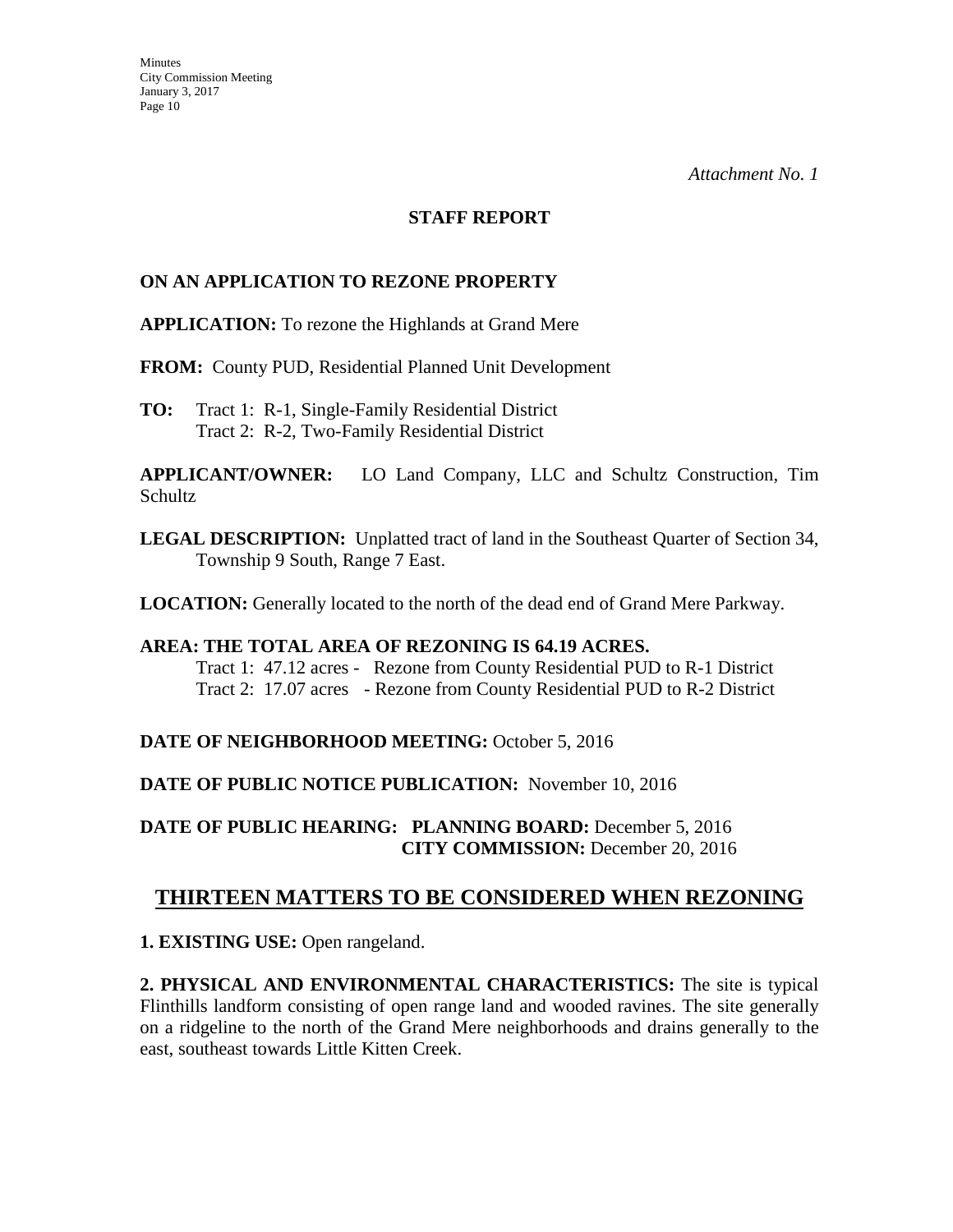### **3. SURROUNDING LAND USE AND ZONING:**

**NORTH:** Range land associated with Kansas State University and range land that planned as a future residential neighborhood of Grand Mere; County AG, Agriculture District and County Residential Planned Unit Development.

**SOUTH:** Baltusrol Addition residential neighborhood of Grand Mere, the Colbert Hills Golf Course and Muirfield Addition residential neighborhood of Grand Mere; R-1, Single-Family Residential District, R-S, Single-Family Residential Suburban and R, Single-Family Residential District.

**EAST:** Large-lot single-family lots in rural Riley County; County AG, Agricultural District.

**WEST:** Rangeland associated with The Hartford Hills Master Plan Community; County AG, Agricultural District.

**4. GENERAL NEIGHBORHOOD CHARACTER:** The general area is a mixture of undeveloped land, land recently platted and in the early stages of development, Colbert Hills Golf Course and rural range land.

**5. SUITABILITY OF SITE FOR USES UNDER CURRENT ZONING:** The site was rezoned to County R-PUD in 1997. At the time of the rezoning, the golf course developer wanted assurance that when the golf course was annexed that a zoning, specifically the County R-PUD for the golf course, was attached. The rezoning to R-PUD was done primarily for the benefit of the golf course development. Those portions of Grand Mere that are not yet annexed remain County R-PUD. The current County R-PUD predated the Grand Mere Master Plan and the 2003 Manhattan Urban Area Comprehensive Plan, which currently designates the proposed development as Elder Care Facility (RMH). The Comprehensive Plan reflects that Grand Mere Master Plan's proposed land use. Development in Grand Mere is progressing to ensure attractive and orderly neighborhoods in response to changing market demand.

**6. COMPATIBILITY OF PROPOSED DISTRICT WITH NEARBY PROPERTIES AND EXTENT TO WHICH IT MAY HAVE DETRIMENTAL AFFECTS:** The proposed rezoning request is compatible to surrounding properties. An increase in light, noise and traffic is expected, however these increases should cause minimal impact on the adjacent golf course and residential properties. The proposed rezoning is for single-family and two-family residential uses, which is similar to the surrounding area. No Preliminary Plat has been submitted at this time.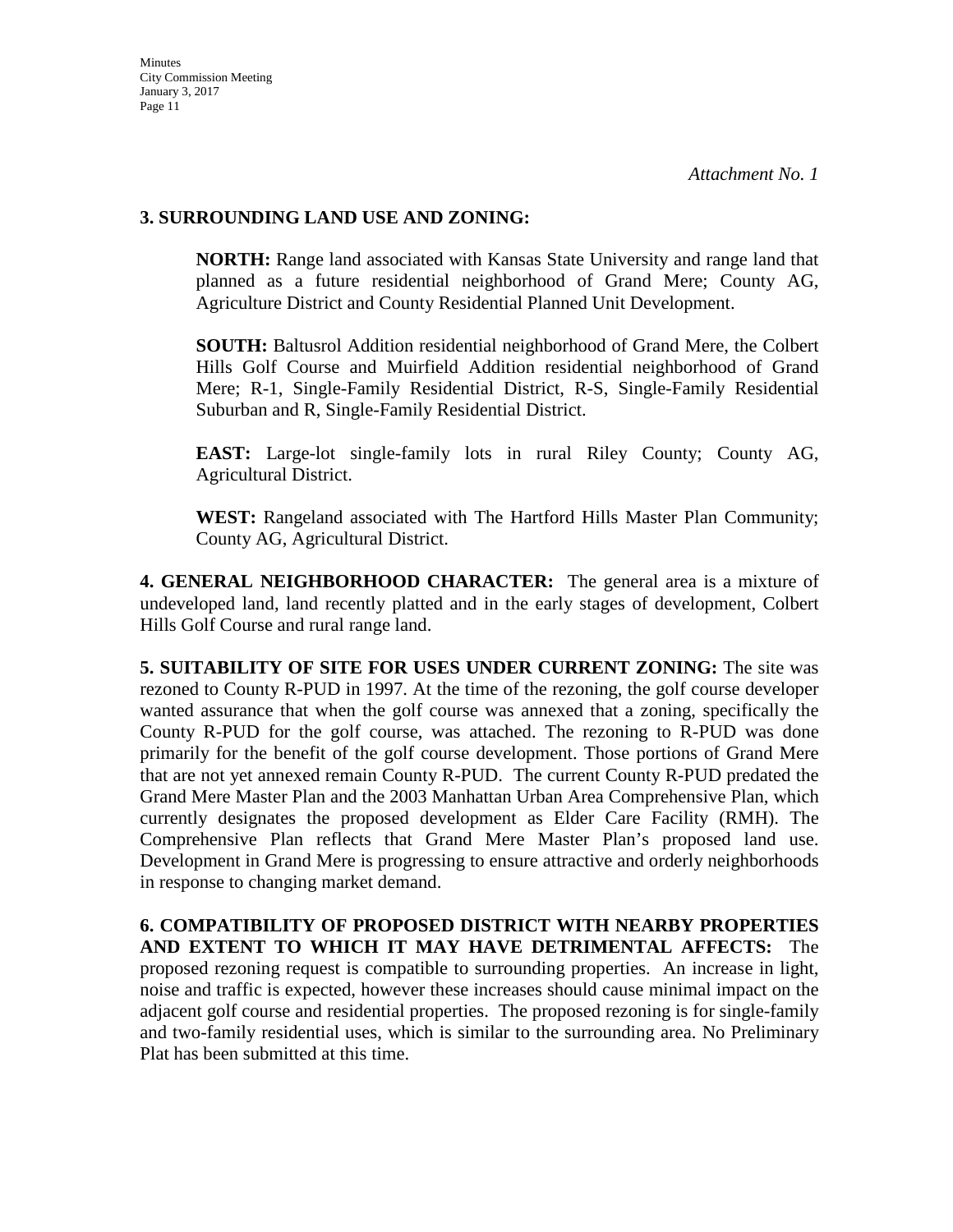Minutes City Commission Meeting January 3, 2017 Page 12

The applicant held a neighborhood meeting on October 5, 2016. According to the meeting report, 4 neighbors attended the meeting. Their questions and comments were related to preserving the existing trees and vegetation in the ravines on the property and feedback for the proposed housing types for the developments.

### **7. CONFORMANCE WITH COMPREHENSIVE PLAN:**

The Highlands at Grand Mere is shown on the Northwest Future Land Use of the Manhattan Area 2035 Comprehensive Plan as Residential Medium/High Density, (RMH). Applicable RMH policies *(in italics)* of the Comprehensive Plan include:

### *Residential Medium/High Density (RLM)*

### *RMH-1: Characteristics*

*The Residential Medium to High Density designation should incorporate a mix of housing types in a neighborhood setting in combination with compatible non-residential land uses, such as retail, service commercial, and office uses, developed at a neighborhood scale that is compatible with the area's residential characteristics and in conformance with policies for Neighborhood Commercial Centers. Appropriate housing types may include a combination of small lot single-family, duplexes, townhomes, or fourplexes on individual*  lots. However, under a planned unit development concept, or when subject to design and *site plan standards (design review process), larger apartment or condominium buildings may be permissible as well, provided the density range is complied with.* 

### *RMH-2: Appropriate Density Range*

*Densities within a Residential Medium to High Density neighborhood range from 11 to 19 dwelling units per net acre.* 

### *RMH-3: Location*

*Locate Residential Medium to High Density neighborhoods close to an arterial street and bounded by collector streets where possible, with a direct connection to work, shopping, transit, and recreational activities. The Residential Medium to High Density designation includes some of the older neighborhoods in the core area of the City as well as portions of newer planned neighborhoods outside of the core area.* 

### *RMH-4: Variety of Housing Styles*

*To avoid monotonous streetscapes, the incorporation of a variety of housing models and sizes is strongly encouraged in all new development, particularly when a single housing type (e.g., small-lot single-family or duplexes) is prevalent.*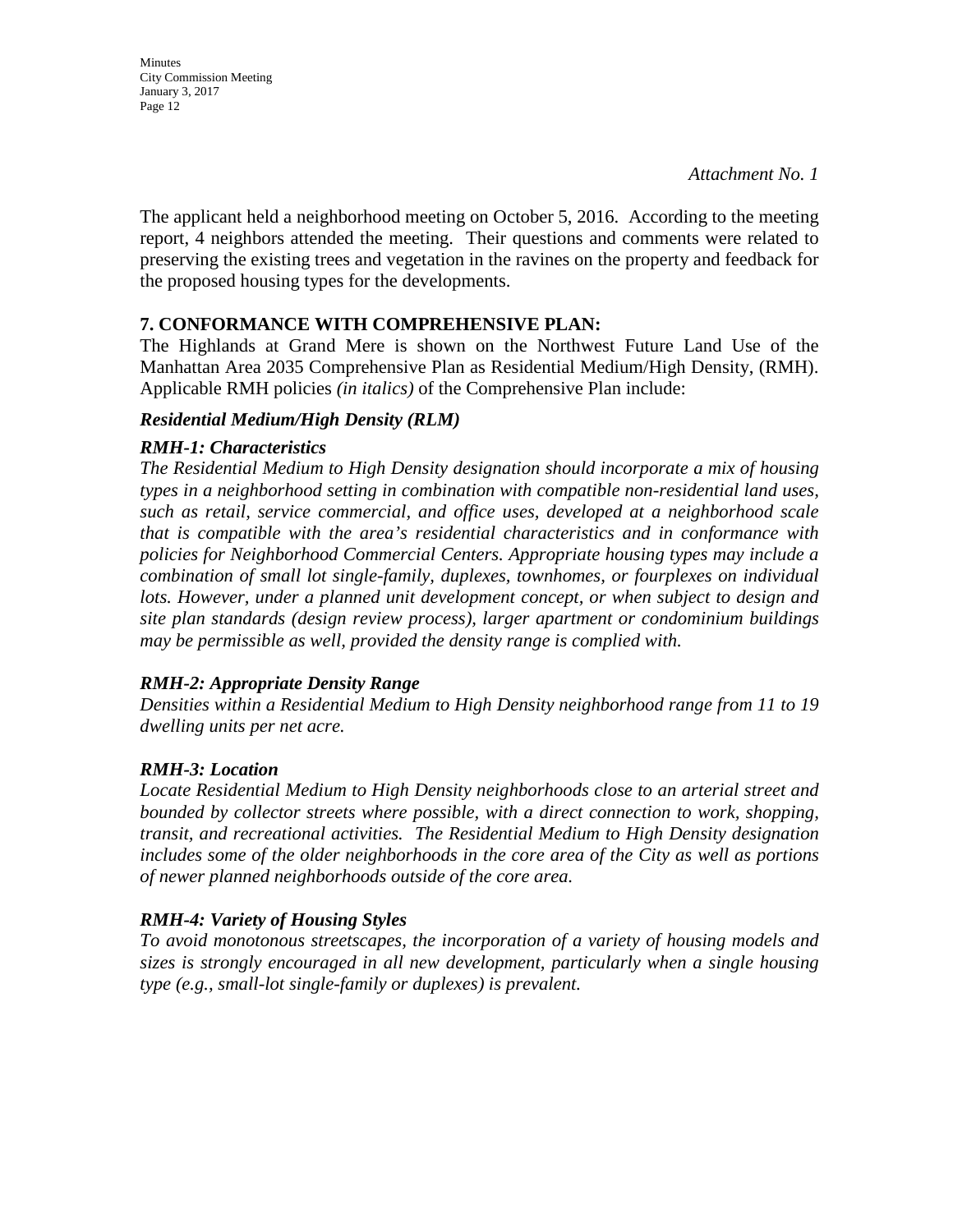## **Grand Mere Community Master Plan**

The Grand Mere Community Master Plan was originally adopted in April 2000 and is included as a specific Land Use Element of the current Comprehensive Plan adopted in 2003. The Grand Mere Plan is a more detailed level neighborhood plan for the entirety of Grand Mere. The Master Plan map shows the site to be Elder Care Facility (RMH) (see below under Residential Types for Elder Care Facility and RMH description).

Applicable policies *(in italics)* for Grand Mere, a Master Planned Golf Course Community include:

## *PROJECT INTENT*

*The overall Land Use Amendment is intended to create a community designed within a park. By responding to the natural terrain, preserving natural corridors, protecting the slopes and riparian environment, a harmonious relationship with the land can be created for the community.* 

*Grand Mere is envisioned as an upscale residential community, with the University's Colbert Hills Golf Course and preserved open space interwoven throughout the development. The community is made up of individual neighborhoods defined by open space features, topography, connection to the Grand Mere Parkway, and the golf course. A strong joint effort has integrated the golf course design (Colbert Hills) and the overall community design (Grand Mere Development). The interconnectivity of automobile circulation, pedestrian/bicycles, and open space, as well as residential neighborhood placement and overall community utility location, has created a well integrated community with both future residences and community recreation as the main focus. Flexibility is built into the land use plan to allow the development to respond to market demand.* 

*Specific types of residential product may subtly change in the future due to market demand as the development pattern becomes clearer and as the community matures. The community will offer a high level of design quality, architectural variety, and a wide range of housing types to address the potential markets appropriate for an upscale development.* 

## *5 KEY DESIGN CONCEPTS*

### *1. Create a high quality residential community*

*Create a community of villages, residential neighborhoods, and neighborhood commercial areas centered along the projects' spine, Grand Mere Parkway. Through the use of architectural design guidelines and development reviews the quality of building construction will be maintained at the highest level.*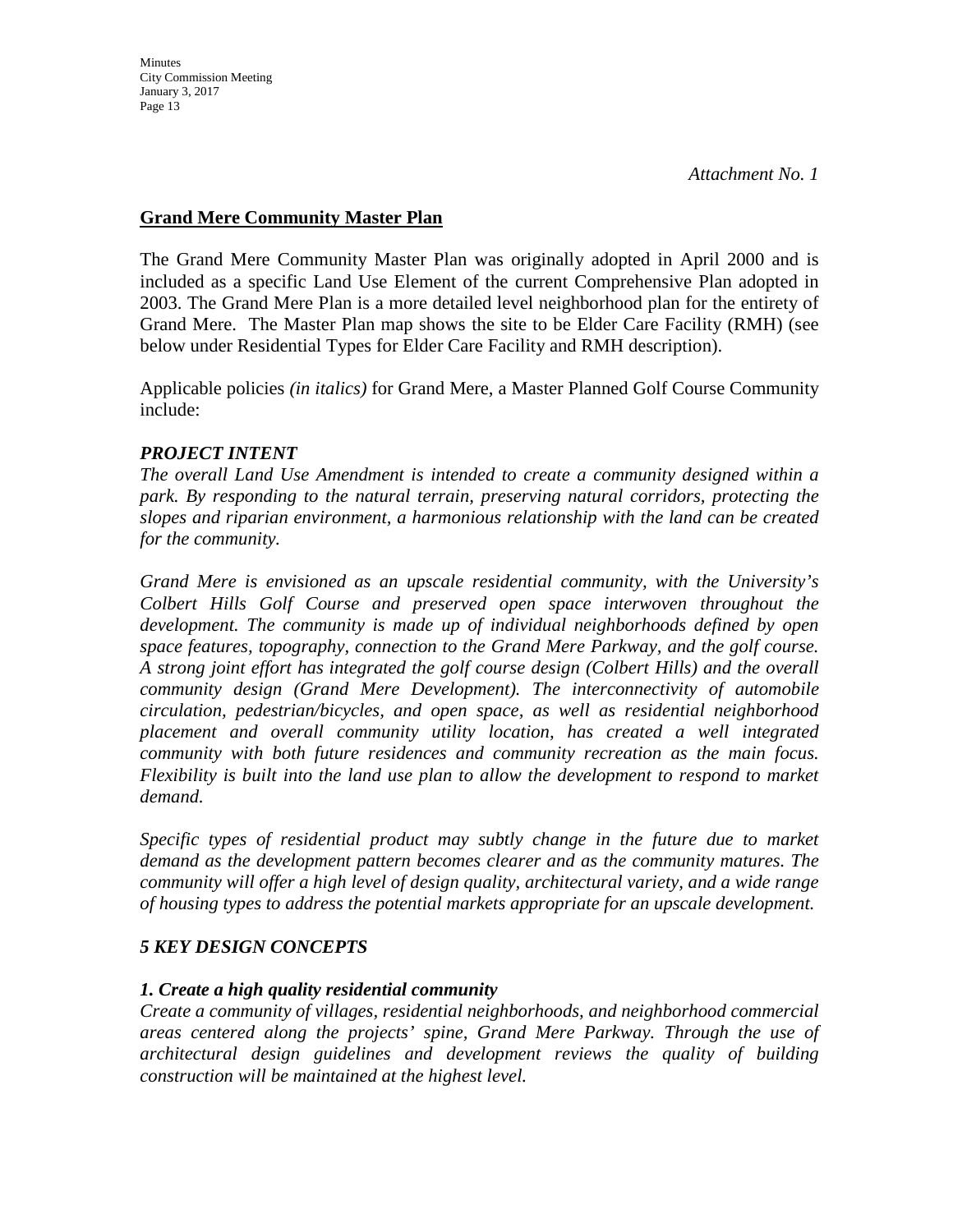### *2. Integrate the Natural Environment*

*Preserve the natural slopes and open space features. Provide a visual connection to the natural beauty of the development: the golf course in the valleys, the long vistas/views, and the prairie environment.* 

## *3. Offer a Variety of Residential Living*

*Offer a wide range of residential products and lot types to address the market demands of the well informed and upscale consumer. An integrated community of many housing types will help to provide an interesting streetscape, a quality neighborhood texture, and a sustainable development.* 

### *4. Create a Pedestrian/Bicycle System*

*Provide pedestrian/bicycle connections throughout the development, following the Grand Mere Parkway, open space corridors and the linear park connections provided as part of the Master Plan along Little Kitten Creek and the continuation of the Hudson trail. Grand Mere Community Overall Development Plan* 

## *III. COMMUNITY CONCEPTS AND DEVELOPMENT STRATEGY*

*Grand Mere is proposed as a Master Planned Community consisting of a wide range of residential housing types and densities and will be utilizing both Planned Unit Development and Conventional Zoning Development standards based on specific sites and development types.* 

*The overall Grand Mere Project consists of 1,054 (estimated) acres, including the Colbert Hills Golf Course. Rather than dispersing development throughout the entire property, the project purposes to "concentrate" neighborhood development within residential and commercial villages on approximately 543 acres preserving almost 50% of the land as natural open space or golf course. This concept, while proposing a variety of home types and densities, provides large natural open spaces, golf course amenity for the general public, and peripheral residential villages as large lot or low density residential products that create an overall density (1.5 du/ac) for the site, consistent with the surrounding neighborhoods. All housing types shall belong to the Master Homes Association, which will be responsible for enforcing the covenants and restrictions, and maintaining the common grounds.* 

*Within the community, residential neighborhoods are supported by neighborhood commercial services, which provide a focus and entry element for the development. These neighborhood office and retail villages are envisioned as community services located at the development entries along the Little Kitten Creek entry and Kimball Ave. and the future northern entry on Marlatt.*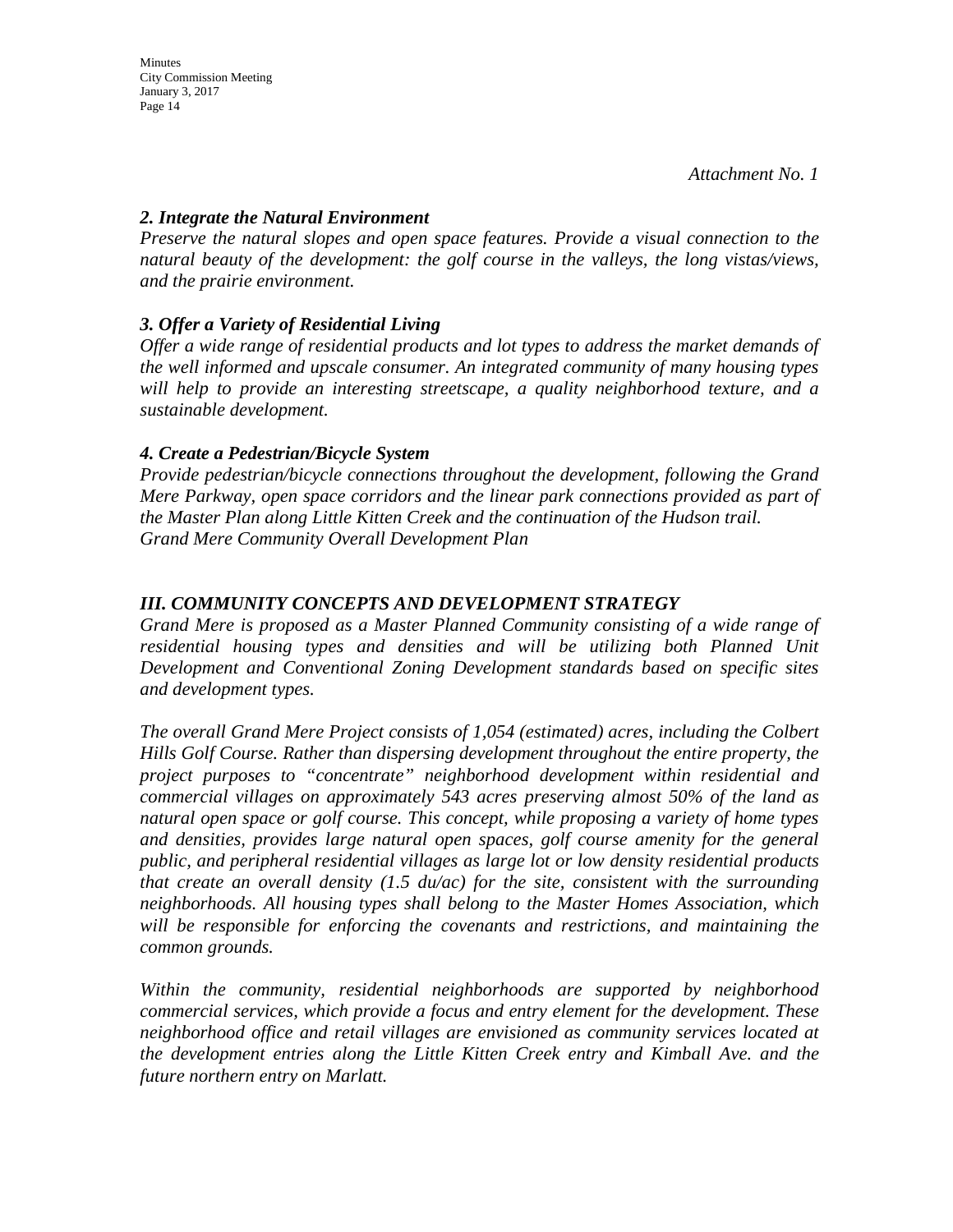**Minutes** City Commission Meeting January 3, 2017 Page 15

*Throughout the plan, connecting open space systems, sidewalks and bike trails provide pedestrian connections between residential neighborhoods, public amenities and the neighborhood services. These are planned connections to occur in a variety of types and locations. As each phase of development is planned in detail, the specific pedestrian connections will be part of each village plat and relate back to the overall Circulation Parks & Open Space Plan.* 

*Grand Mere Community Architectural Guidelines and Design Standards will provide for the review and approval of all site and building plans for the Grand Mere property. The Design Review Committee of Grand Mere will be responsible for enforcement of these guidelines and standards. The Developer believes that careful planning and enforcement of design and development standards will ensure orderly, attractive, and lasting development, all of which will preserve and enhance the value of the community.* 

### *A. Residential Neighborhoods*

*The planning concept proposes a wide range of residential uses, with densities ranging from 1 to 20 dwelling units per acre (du/ac) within individual parcels. Generally, individual neighborhoods are envisioned as small enclaves in order to promote a mix of different product types, create intimate neighborhoods, and to build a strong community image from the project's onset. The key to a sustainable successful development is quality design and construction, and a variety of housing price points to attract a wide spectrum of residential consumers. Higher density residential, as well as small lot single-family opportunities are integrated into the community along Grand Mere Parkway, rather than isolated or located along the site's edges. While building a stronger new community, this concept also reduces impact on existing adjacent neighborhoods by focusing the traffic and circulation internally.* 

The Elder Care Facility residential type is described as:

### *Residential Types:*

### *Elder Care Facility (RMH)*

*An elder care complex of 68.1 acres has been located in the northern part of Grand Mere below the dominant western ridge. The site would provide enough room for a multiphased and multiple type care facility. Building architecture and design will be in keeping with the overall design guidelines for Grand Mere.* 

### *C. Streets and Circulation System*

*Residential streets within Grand Mere are envisioned as a key element of "neighborhood quality," offering a place to walk and play, as well as to drive and park. The streetscape in and along the roads will reflect the quality of the community through the use of signage monumentation and landscaping depending on the location and natural conditions of the*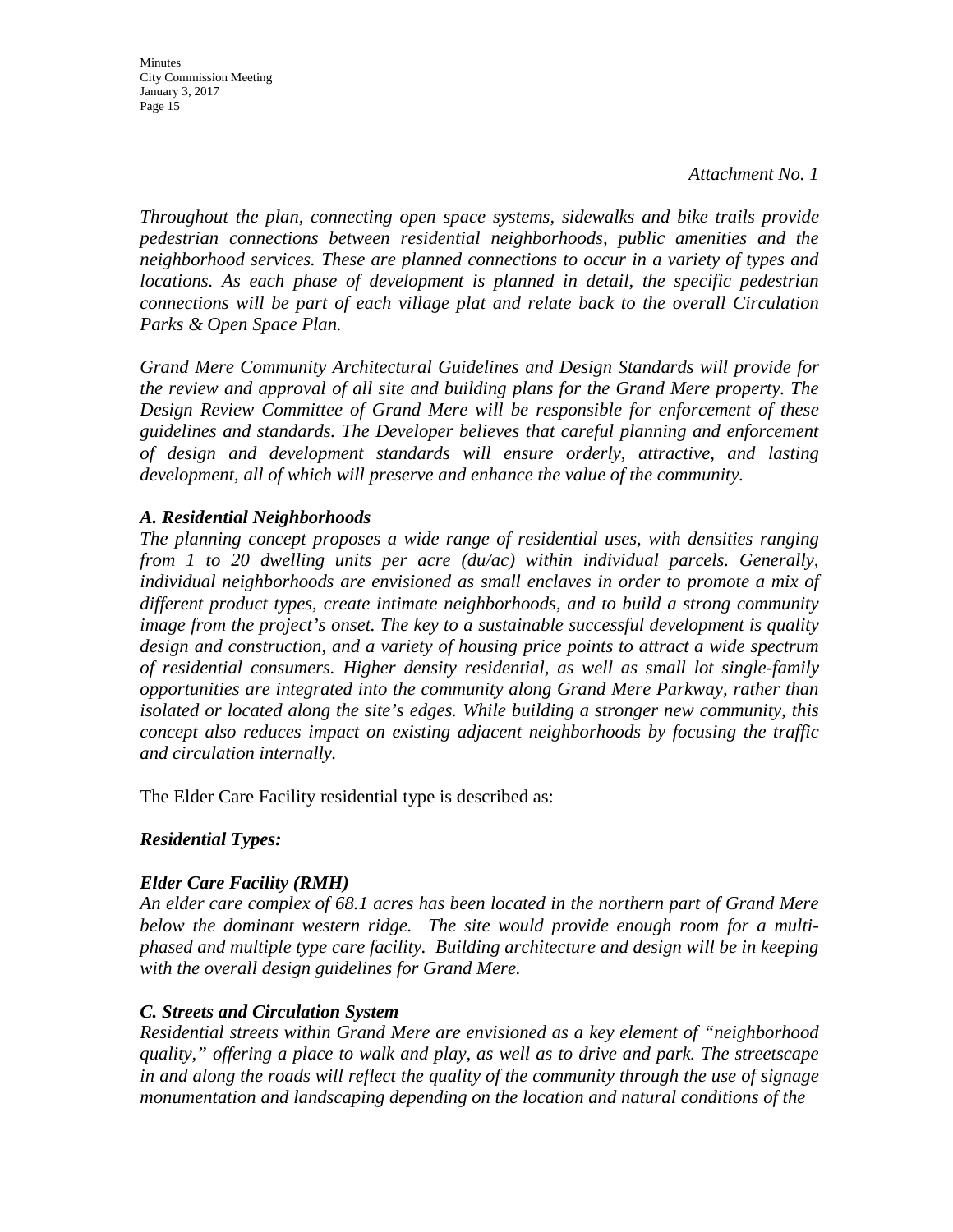*space providing strong visual "cues" to better orient drivers to their locations and destinations.* 

*When utilizing the approved Manhattan street system standards the hierarchy, streetwidths, design speeds, and travel/parking lanes are consistent and will not compromise auto on-street parking, or bike and pedestrian access. The street layout will frame important views and vistas, including buildings, golf course, and natural features. Onstreet parking is available on all local streets.* 

*The Master Planned Community will be accessed from Kimball Avenue and Marlatt Avenue. Additional access points into the Community from surrounding residential streets are shown on the Master Plan.* 

## *D. Pedestrian and Bicycle Circulation System*

*Connectivity with the City of Manhattan Linear Park Master Plan is our main focus for the overall trails system. A comprehensive pedestrian and bicycle system is proposed for the community to provide access to individual neighborhoods, the Club Facility and Hotel site, commercial services, and open space amenities~ Elements include both off-street and on street bike paths, natural unimproved trails, and a 17.2 acre linear park along Little Kitten Creek. An easement shall be provided for the extension of the Hudson trail northward, along the east property line to northeast corner section 3-10-7. All trail/path systems will be site- specifically designed at the time of construction. Each will be reviewed on a site-by-site basis to ensure sensitive placement and minimum disturbance. This will be coordinated with the Park & Recreation Board and the Parks and Recreation Department.* 

## *G. Golf Course Development*

*The Grand Mere development drainage and detention system shall be designed to work in concert with the golf course drainage and detention system. The course was designed to meet the environmental goals of the Audubon International Signature Status Program.* 

## *Bike Paths, Trails and Sidewalks*

*Bike paths, trails and sidewalks are provided along the internal streets and open spaces to provide internal connections between the villages where possible. See the Circulation Parks & Open Space Plan.* 

The Grand Mere Master Plan envisioned that this land would development for a variety of living and care facilities for the elderly population. The developer has determined that the market for such a development is not present and has proposed a single-family residential subdivision. The most appropriate future land use designation in the Comprehensive Plan is Residential Low to Medium Density and Single Family (RLM) in the Grand Mere Master Plan.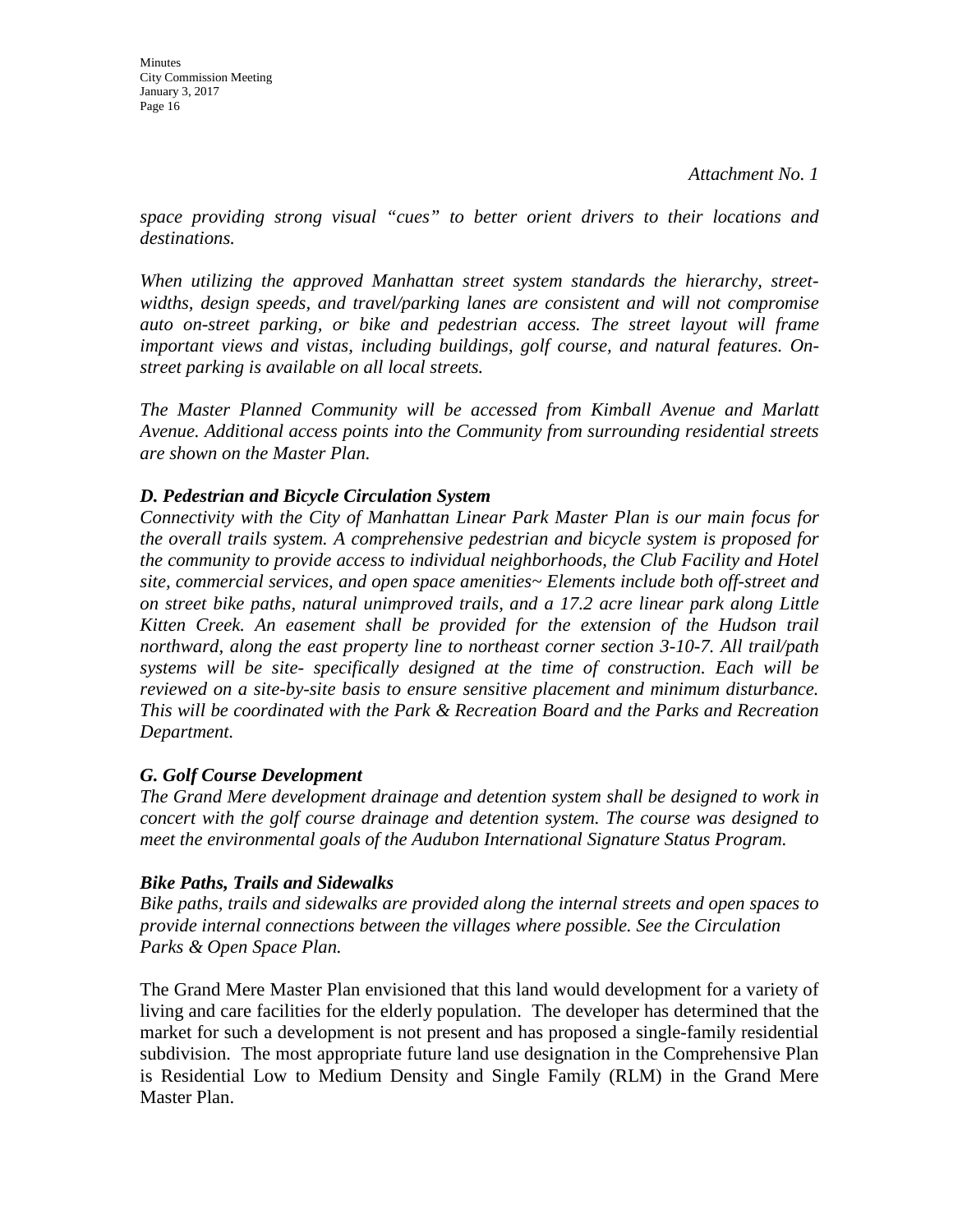#### *Attachment No. 1*

A Preliminary Plat has not been submitted; therefore the net density for the Highlands at Grand Mere development cannot not be precisely calculated at this time. The site is proposed to be rezoned to R-1, Single-Family Residential District and R-2, Two-Family Residential District. The R-1 District has a minimum lot size of 6,500 square feet and the R-2 District has a minimum lot size of 3,750 square feet. The maximum density that could occurred for the R-1 District is approximately 6.7 dwelling units per net acre. The R-2 District would have a maximum residential density of 11.61 dwelling units per net acre. This is the maximum density possible for these 2 areas and does not account for roads, public open space, etc. The net density for the residential development should be lower once these variables are known at the time of the Preliminary Plat. The Comprehensive Plan suggests less than 1 to 11 dwelling units per net acre is appropriate in the RLM category and the Grand Mere Plan suggests a range of 1-20 dwelling units per acre in individual parcels and an overall density in all of Grand Mere of 1.5 units per acre.

The proposed rezoning of the Highlands at Grand Mere conforms to the policies of the Grand Mere Community Master Plan, and the Manhattan Urban Area Comprehensive Plan.

### **8. ZONING HISTORY AND LENGTH OF TIME VACANT AS ZONED:**

| August 7, 1997   | Riley                                                    | County Commission approved Preliminary<br>Development Plan of Colbert Hills and the Wildcat PUD.               |  |  |  |
|------------------|----------------------------------------------------------|----------------------------------------------------------------------------------------------------------------|--|--|--|
| August 14, 1997  | Riley County Commission approved Final Development Plan. |                                                                                                                |  |  |  |
| February 7, 2000 | Land Use Plan.                                           | Planning Board approves resolution adopting Grand Mere<br>Community Master Plan and amendment of Comprehensive |  |  |  |
| March 7, 2000    |                                                          | City Commission approved first reading of an ordinance<br>adopting the Grand Mere Community Master Plan.       |  |  |  |
| April, 2003      | document.                                                | Comprehensive Plan adopted. Grand Mere Community<br>Master Plan adopted as a related plan and implementation   |  |  |  |

The tract has remained vacant to date and was range land prior to development of the adjoining golf course and surrounding Grand Mere.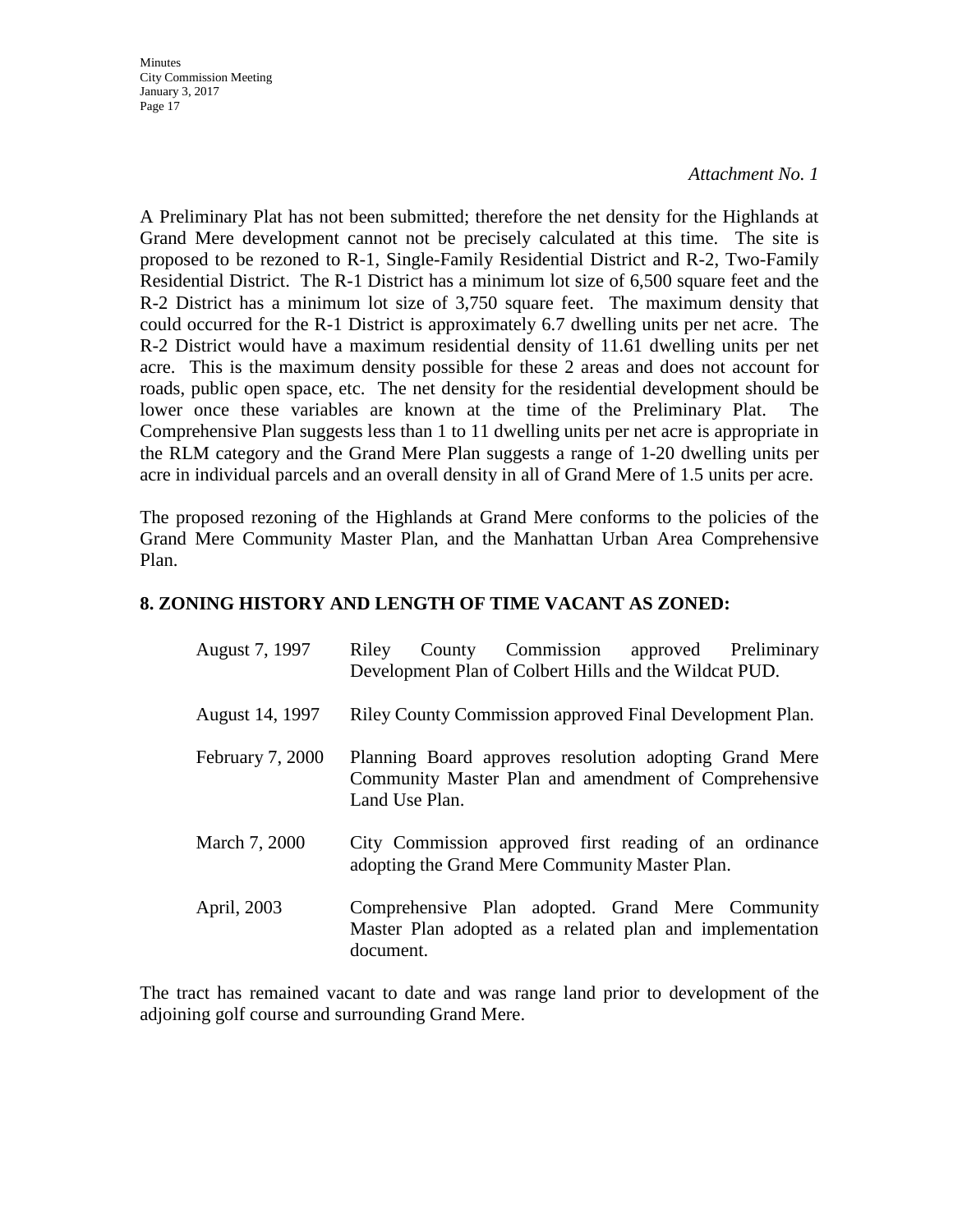**9. CONSISTENCY WITH INTENT AND PURPOSE OF THE ZONING ORDINANCE:** The intent and purpose of the Zoning Regulations is to protect the public health, safety, and general welfare; regulate the use of land and buildings within zoning districts to assure compatibility; and to protect property values.

The R-1, Single-Family Residential District is designed to provide a dwelling zone at a density no greater than one dwelling unit per 7,500 square feet. The R-2, Two-Family Residential District is designed to provide a dwelling zone at a density no greater than two (2) attached dwelling units per 7,500 square feet.

No Preliminary Plat has been submitted at this time. However, the established Zoning District regulations will be applied to the future Preliminary Plat.

**10. RELATIVE GAIN TO THE PUBLIC HEALTH, SAFETY AND WELFARE THAT DENIAL OF THE REQUEST WOULD ACCOMPLISH, COMPARED WITH THE HARDSHIP IMPOSED UPON THE APPLICANT:** There appears to be no gain to the public that denial would accomplish. The proposed rezoning conforms to the Comprehensive Plan and should not adversely impact adjacent property owners. It may be a hardship to the applicant if the rezoning is denied.

**11. ADEQUACY OF PUBLIC FACILITIES AND SERVICES:** Adequate public services, sanitary sewer, water, and public streets can be extended to serve the development. The details of how the public infrastructure will be extended to the development will be established with the Preliminary Plat review.

**12. OTHER APPLICABLE FACTORS:** Fort Riley was notified of this rezoning, due to it being located in the Critical Area. The Fort encourages use of noise disclosure and noise reduction measures in homes, and to take into account potential effects of operational noise of the Fort on activities in the park. City Administration will provide the "Notice of Potential Impact" on building permits for this subdivision.

**13. STAFF COMMENTS:** City Administration recommends approval of the proposed rezoning of the Highlands at Grand Mere from Riley County PUD, Residential Planned Unit Development, to R-1, Single-Family Residential District and R-2, Two-Family Residential District, based on the findings in the Staff Report.

## **ALTERNATIVES:**

1. Recommend approval of the proposed rezoning of the Highlands at Grand Mere from Riley County PUD, Residential Planned Unit Development, to R-1, Single-Family Residential District and R-2, Two-Family Residential District, based on the findings in the Staff Report.